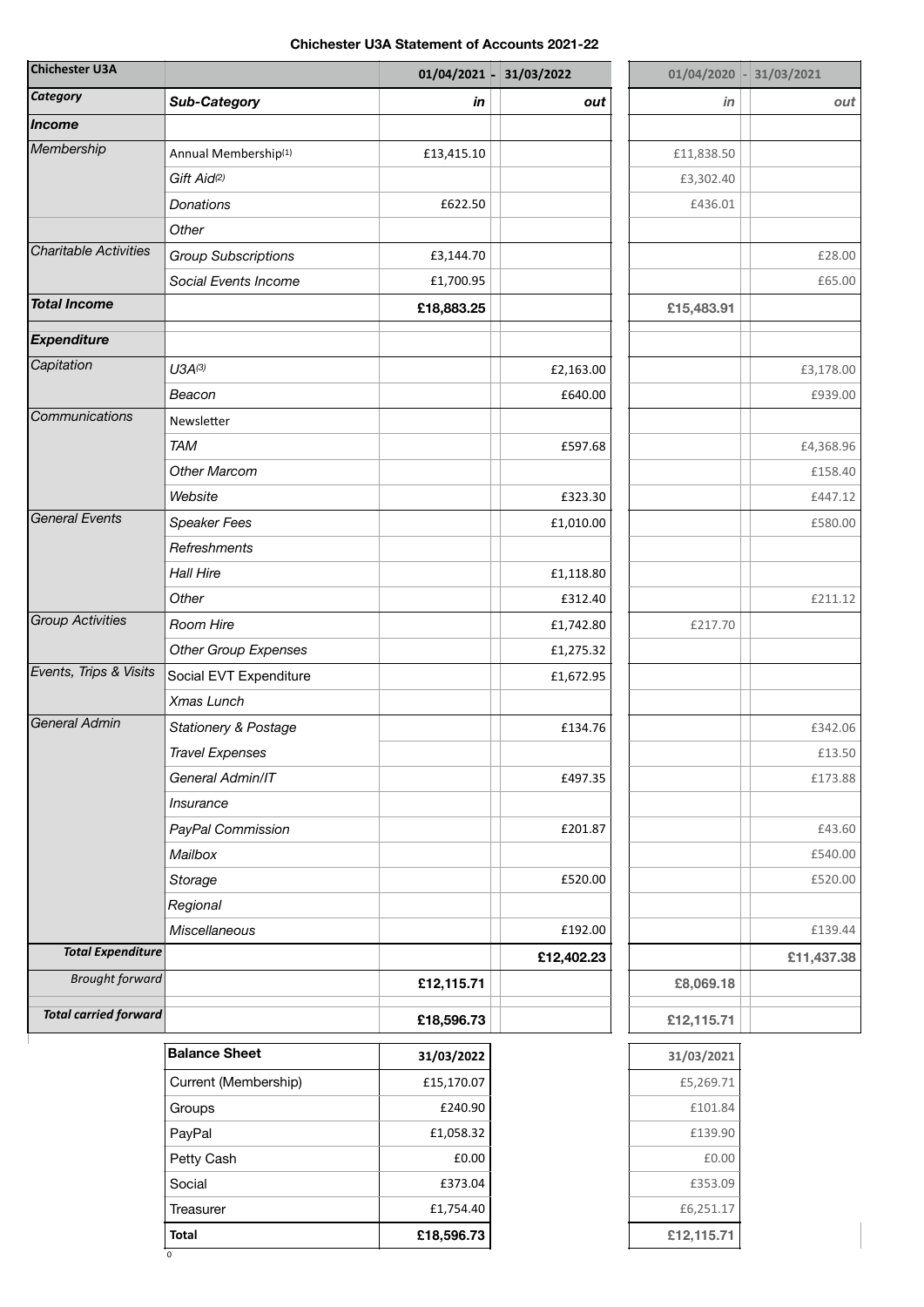| <b>Membership at Year-end</b> |     |  |  |  |
|-------------------------------|-----|--|--|--|
| lMembers                      | 721 |  |  |  |
| Associate Members             | 26  |  |  |  |
| l Total                       | 747 |  |  |  |

## **Notes:**

- (1) Annual membership runs to 31/08. So £5,575 is attributable to period 01/04-31/08 (i.e.  $5/12$  of membership fees)
- (2) Gift Aid claim due in April: £2097
- (3) U3A Capitation Fee is collected in arrears: £2516 still due for 2021-22

**Financial Reserves:** Of the £18,597 carried forward:

- £2,524 is required to cover existing liabilities
- £5,590 represents membership subscriptions for the period 01/04-31/08
- The remaining £10,484 plus the £2097 GiftAid credit represent our current **Financial Reserves of Unrestricted Funds: £12,581**